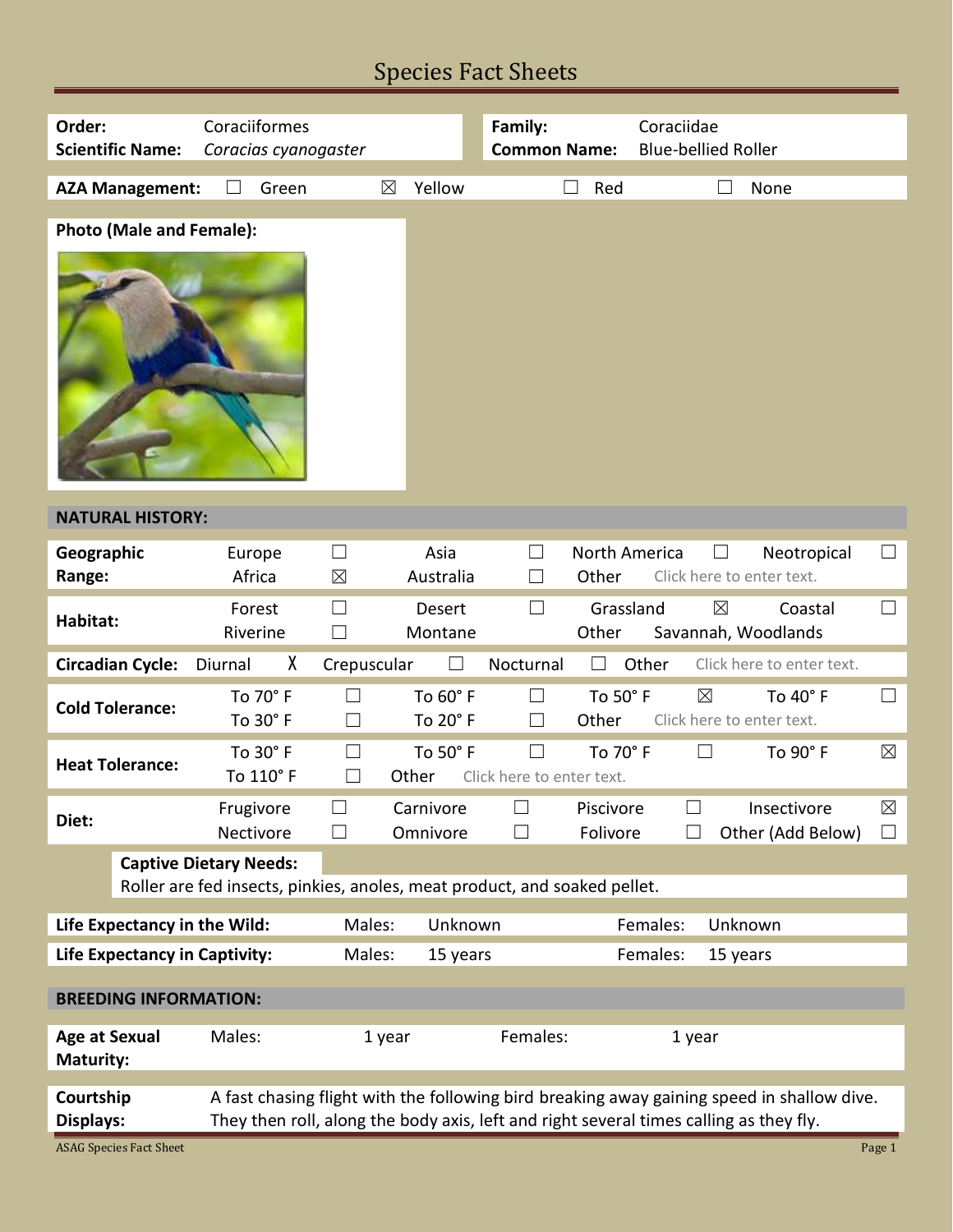## Species Fact Sheets

| <b>Nest Site</b><br><b>Description:</b>                   | Cavity nester- box measuring 10" by 12" by 20" high and having a nest hole opening<br>measuring 3" in diameter.                                                                                                                                                                                                                                                     |                  |  |                                            |                                                                                                           |  |  |  |
|-----------------------------------------------------------|---------------------------------------------------------------------------------------------------------------------------------------------------------------------------------------------------------------------------------------------------------------------------------------------------------------------------------------------------------------------|------------------|--|--------------------------------------------|-----------------------------------------------------------------------------------------------------------|--|--|--|
| <b>Clutch Size, Egg</b><br>Description:                   | 2-4 Eggs.                                                                                                                                                                                                                                                                                                                                                           |                  |  |                                            |                                                                                                           |  |  |  |
| <b>Incubation</b><br>Period:                              | 22-24 days                                                                                                                                                                                                                                                                                                                                                          |                  |  | <b>Fledgling Period:</b>                   | Approximately 4 weeks                                                                                     |  |  |  |
| <b>Parental Care:</b>                                     | Both of the parents help rear the chicks.                                                                                                                                                                                                                                                                                                                           |                  |  |                                            |                                                                                                           |  |  |  |
| <b>Chick</b><br>Development:                              | Chicks become independent by 40 days. Chicks can often be left in with the parents while<br>they are rearing their next clutch but this often depends on the individuals and the exhibit<br>size.                                                                                                                                                                   |                  |  |                                            |                                                                                                           |  |  |  |
| <b>CAPTIVE HABITAT INFORMATION:</b>                       |                                                                                                                                                                                                                                                                                                                                                                     |                  |  |                                            |                                                                                                           |  |  |  |
| <b>Social Structure</b><br>in the Wild:                   | Occurs in pairs or trios, often with two or three other pairs nearby. They can be gregarious<br>in parts of their range, sometimes living in groups of three to seven year round.<br>Occasionally, they have been found in groups of 20                                                                                                                             |                  |  |                                            |                                                                                                           |  |  |  |
| <b>Social Structure</b><br>in Captivity:                  | Typically kept in pairs or family groups. Some institutions have had success housing<br>several pairs together in large spaces. When kept in groups they must be watched closely<br>for signs of aggression during the breeding season.                                                                                                                             |                  |  |                                            |                                                                                                           |  |  |  |
| <b>Minimum</b><br><b>Group Size:</b>                      | One                                                                                                                                                                                                                                                                                                                                                                 |                  |  | <b>Maximum Group Size:</b>                 | Depends on exhibit size                                                                                   |  |  |  |
| Compatible in<br><b>Mixed Species</b><br><b>Exhibits:</b> | Yes                                                                                                                                                                                                                                                                                                                                                                 | <b>Comments:</b> |  | defend their nest site from other species. | Gets along with most species although there are<br>individuals that tend to be more aggressive. They will |  |  |  |
| <b>Optimal</b><br><b>Habitat Size:</b>                    | Have been kept successfully in smaller aviaries, as small as 8'x16'x8' tall but do better in<br>larger spaces where they have room to display.                                                                                                                                                                                                                      |                  |  |                                            |                                                                                                           |  |  |  |
| <b>Management</b><br><b>Challenges:</b>                   | Can sometimes be difficult to get pairs together, may take several months of introductions<br>but is usually successful. The time of the year introductions are attempted may be critical<br>with increased success being seen after the height of the breeding season, which is<br>generally April through September. Spend most of their time perching/sedentary. |                  |  |                                            |                                                                                                           |  |  |  |

### **ADDITIONAL COMMENTS:**

Males can be aggressive to each other even after having spent time in a large exhibit calmly for a period of time. Much of their social interaction and dominance behavior can be in vocal calls and stances as well as in actual flight displays. Hand reared birds have a tendency to pick up the behavior of dive bombing people which often makes them not suitable for walk through exhibits.